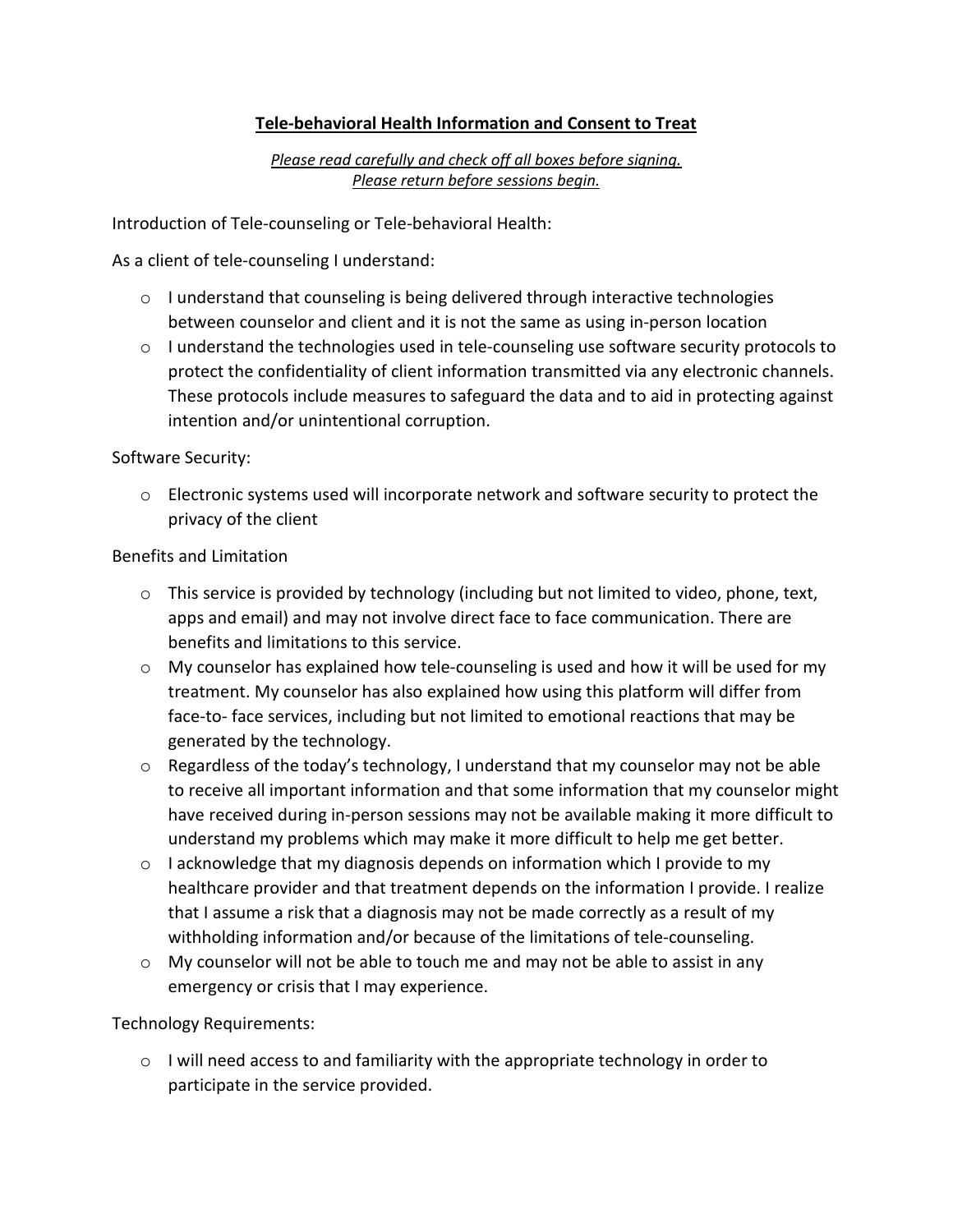- $\circ$  I understand that I shall use my equipment and my equipment only. I can not use any equipment that belongs to a family member, a friend or an employee or employer.
- $\circ$  I understand that if I do use any equipment that is not mine, or belongs to an employer the courts hold the information stored on that technology to belong to the owner of the equipment and my privacy may be compromised.

## Identification:

 $\circ$  I understand that I will be informed of the identities of all parties present during the session or who have access to my personal health information and of the purpose for such individual to have such access.

## Exchange of Information:

- $\circ$  The exchange of information will not be directed and any paperwork exchanged will likely be provided through electronic means or though postal delivery
- o During my tele-counseling session, details of my medical and personal health history may be discussed with my counselor through the use of interactive video, audio, or other telecommunications technology.
- $\circ$  I understand that my private health information will be transmitted from my mobile device to that of my counselors.
- $\circ$  I understand that there is a variety of alternative methods of tele-behavioral heath care available to me and that I may choose one or more of these at any time.
- o My counselor has explained each alternative method to my satisfaction.

# Release of Information:

 $\circ$  I authorize the release of any information pertaining to me determined by my counselor to other healthcare providers and or my insurance provider to process insurance claims. This information may include but is not limited to my name, social security number, phone number, birthdate, diagnosis, treatment plan or any other information required.

### Medical Information:

 $\circ$  I agree to provide information concerning any and all medications that I take for physical and mental health purposes. This list will include names and doses of all medications.

### Local Practitioners:

- $\circ$  If there is a need for direct, in-person services, I recognize it is my responsibility to contact my tele-counselor. In addition, I recognize it is my responsibility to contact a provider in my area such as  $\blacksquare$ office appointment with my tele-counselor or primary care physician if my counselor is unavailable.
- $\circ$  I understand that an immediate open may not be available in either office.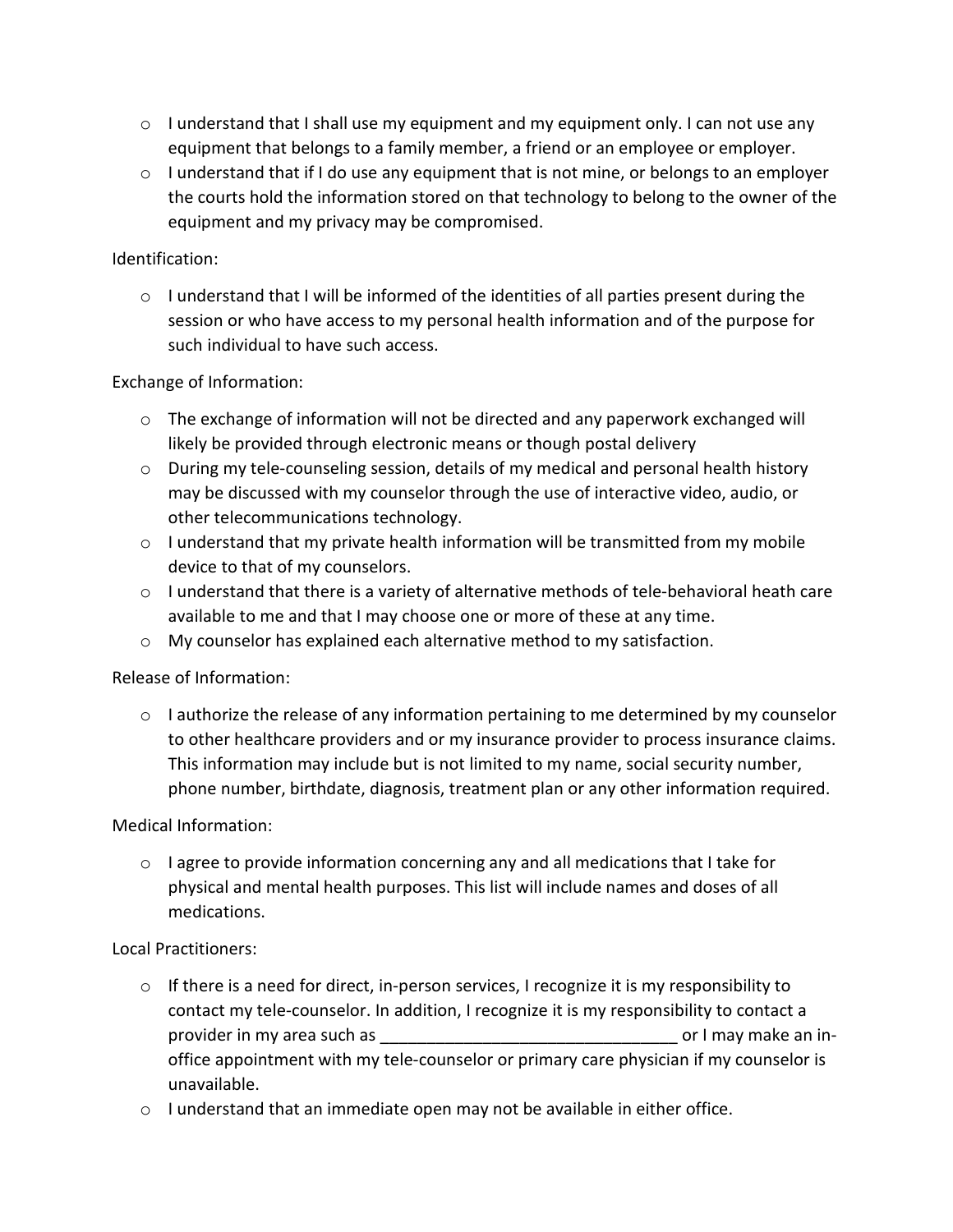$\circ$  I understand that it is my duty to inform my counselor of any other electronic interactions I may have with another mental healthcare provider.

## Self-Termination:

- o I may decline any tele-counseling services at any time without jeopardizing my access to future care, services, and benefits.
- $\circ$  I understand I do not have to answer any question that I feel inappropriate.
- o I understand that my refusal to use any technology will affect my continued treatment and that I have the right to choose whatever means of participating in my treatment.
- $\circ$  I assume the risk of a wrong diagnosis as a diagnosis might be compromised as a consequence of tele-counseling and the information that either I provide within the limits of the technology.
- o I recognize that tele-health counseling might be less successful than if in-person and it may fail completely.

## Risk of Technology:

o These services rely on technology, which allows for greater convenience in services. There are risks in transmitting information which include but are not limited to breaches of confidentiality, theft of personal information, and disruption of service due to technical difficulties

### Modification Plan:

o My counselor and I will reassess the appropriateness of continued delivery of counseling through tele-services as agreed upon.

### Storage and Records:

- $\circ$  I agree that my communication with my counselor will not be stored electronically.
- o I do not agree with any video taping of the session.
- o I understand that notes will be made by my counselor and will be held in a safe and confidential state.
- $\circ$  I agree to sign any release form needed for my counselor to contact any other practitioner, doctor, lawyer, psychiatrist, nurse practitioner, insurance company or any other entity that may request information.
- o I understand that my counselor has the right to deny providing information to any entity which may be deemed unnecessary or harmful or unsafe to my mental health.

# Limits of Confidentiality:

o I understand that under the law and regardless of what form of communication I use in working with my counselor, my counselor may be required to report to the authorities information suggesting that I have engaged in behaviors that have endangered myself or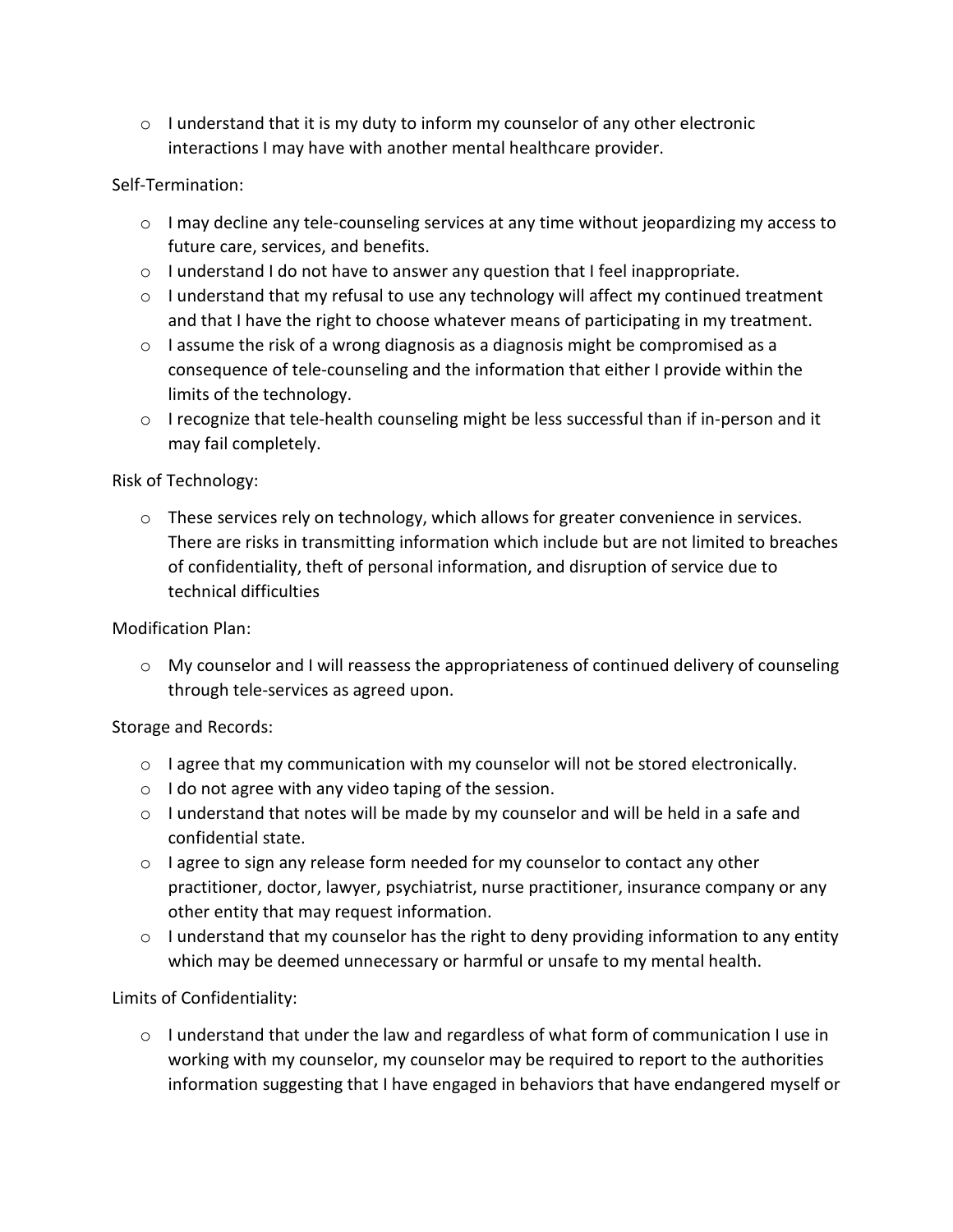others. I understand that by law, my counselor, must report and seek out help for issues around suicide, homicide, child abuse and elder abuse.

Client Communication:

- o I will take the following precautions to ensure privacy while I am in session.
	- 1. I am in a secluded and private room with the door closed
	- 2. I have placed a note on the door saying "In session."
	- 3. I have shown, through sweeping my device around the room, that I am the only person in the room

## Contact Information:

- $\circ$  I have received a copy of my counselor's contact information which includes name, telephone, pager, business address, mailing address, e-mail address, web address
- o My counselor also has provided a list of local support services to me in case of an emergency.
- $\circ$  I am aware and have provided information of local emergency and authority contacts in case of an emergency. I have included both name and phone number.

| Dr.:                   |  |  |
|------------------------|--|--|
| Psychiatrist:          |  |  |
| Local Hospital:        |  |  |
| Local Chief of Police: |  |  |

o I also agree to call 911 incase of an emergency to seek out immediate care.

Emergency Protocol:

- $\circ$  In emergencies, or if services are disrupted, or for routine or administrative reasons it may be necessary for communications by other means
- $\circ$  In case of an emergency please use the following phone number:
- o My counselor may also contact me through the following:
	- 1. E-mail\_\_\_\_\_\_\_\_\_\_\_\_\_\_\_\_\_\_\_\_\_\_\_\_\_\_\_\_\_\_\_\_\_\_\_\_
	- 2. Text
	- 3. Home phone
	- 4. Address\_\_\_\_\_\_\_\_\_\_\_\_\_\_\_\_\_\_\_\_\_\_\_\_\_\_\_\_\_\_\_\_\_\_\_\_\_\_\_\_\_\_\_\_\_\_\_\_\_\_\_\_\_\_\_\_\_\_\_

Release of Liability:

 $\circ$  I unconditionally release and discharge Ruth Altamura-Roll, MA, NCC, LPC of any liability in connection with my participation in remote consultation.

\_\_\_\_\_\_\_\_\_\_\_\_\_\_\_\_\_\_\_\_\_\_\_\_\_\_\_\_\_\_\_\_\_\_\_\_\_\_\_\_\_\_\_\_\_\_\_\_\_\_\_\_\_\_\_\_\_\_\_\_\_\_\_\_\_